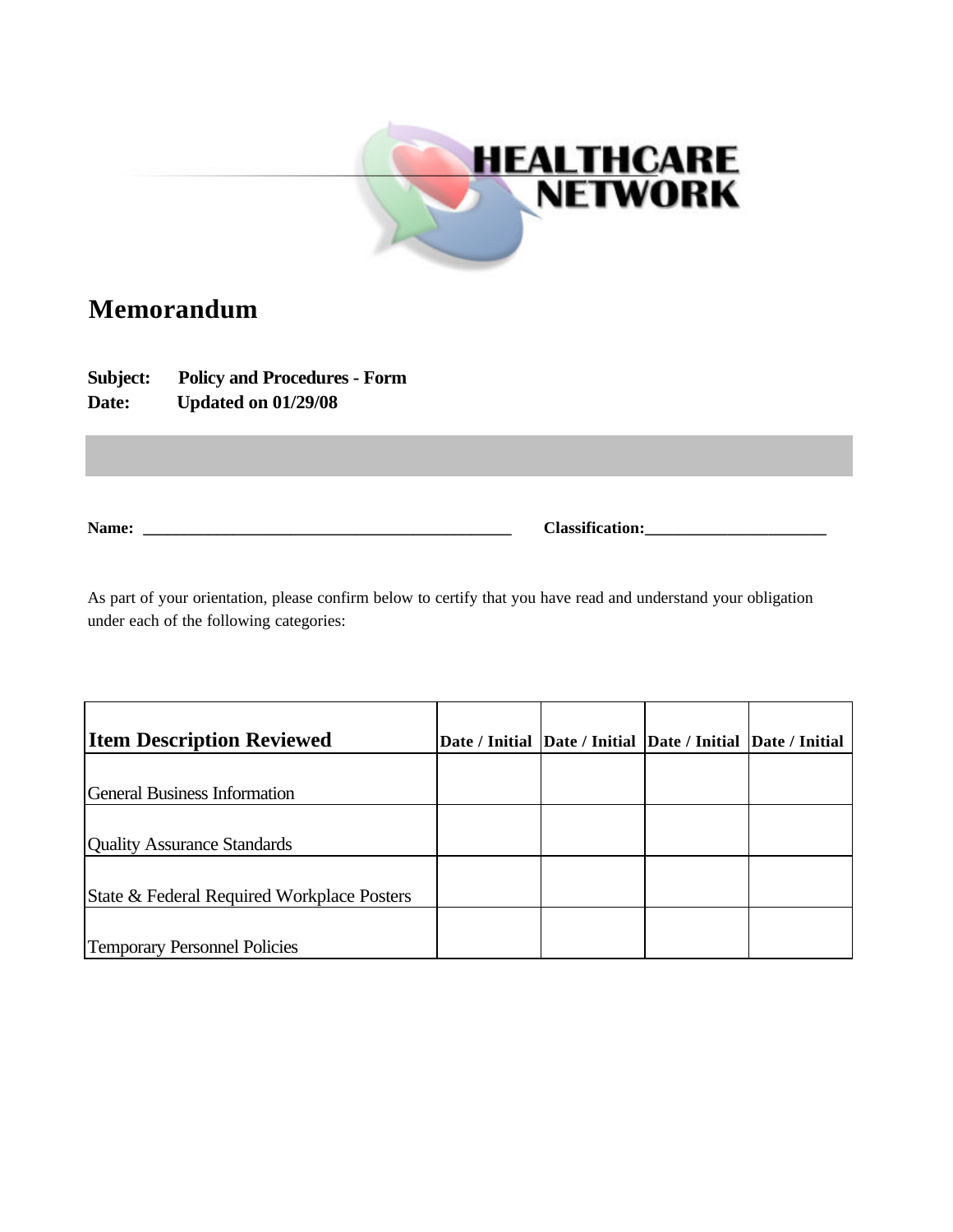

## **Memorandum**

**Subject: Policy & Procedure and Safety Guidelines - Orientation Confirmation Form**

**Date: Updated on 01/29/08**

**Name: \_\_\_\_\_\_\_\_\_\_\_\_\_\_\_\_\_\_\_\_\_\_\_\_\_\_\_\_\_\_\_\_\_\_\_\_\_\_\_\_\_\_\_ Classification:\_\_\_\_\_\_\_\_\_\_\_\_\_\_\_\_\_\_\_\_\_**

As part of your orientation, please confirm below to certify that you have read and understand your obligation under each of the following categories:

| <b>Item Description Reviewed</b>            | Date / Initial Date / Initial Date / Initial Date / Initial |  |  |
|---------------------------------------------|-------------------------------------------------------------|--|--|
|                                             |                                                             |  |  |
| Policies and Procedures                     |                                                             |  |  |
|                                             |                                                             |  |  |
| Universal Precautions and Infection Control |                                                             |  |  |
| Blood Borne Pathogens (Hepatitis B)         |                                                             |  |  |
| Tuberculosis                                |                                                             |  |  |
|                                             |                                                             |  |  |
| Disaster Management                         |                                                             |  |  |
| Fire, Electrical, Safety Guidelines and     |                                                             |  |  |
| <b>Hazardous Materials</b>                  |                                                             |  |  |
|                                             |                                                             |  |  |
| <b>Body Mechanics</b>                       |                                                             |  |  |
| HIPAA / Confidentiality of Patient and      |                                                             |  |  |
| Organizational Information                  |                                                             |  |  |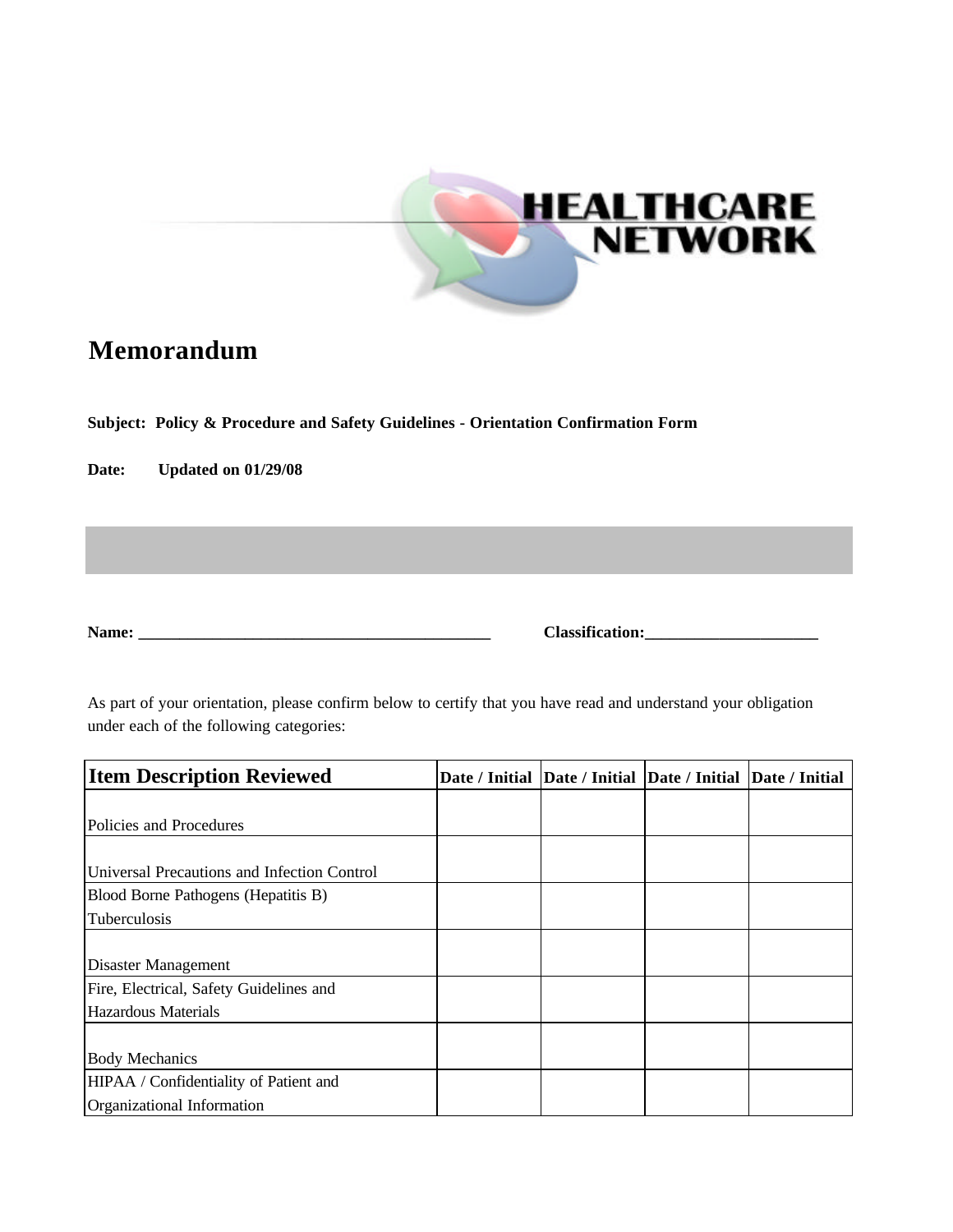

## **Memorandum**

**Subject: Quality Assurance Standards - Employee In - Service Confirmation Form Date: Revised on 01/29/08**

**Name: \_\_\_\_\_\_\_\_\_\_\_\_\_\_\_\_\_\_\_\_\_\_\_\_\_\_\_\_\_\_\_\_\_\_\_\_\_\_\_\_\_\_\_ Classification:\_\_\_\_\_\_\_\_\_\_\_\_\_\_\_\_\_\_\_\_\_\_**

As part of your orientation, please confirm below to certify that you have read and understand your obligation under each of the following categories:

| Category                                     |  | Date / Initial   Date / Initial   Date / Initial   Date / Initial |  |
|----------------------------------------------|--|-------------------------------------------------------------------|--|
| <b>HIV / HBV Awareness</b>                   |  |                                                                   |  |
| <b>Fire and Safety</b>                       |  |                                                                   |  |
| <b>Universal Precautions</b>                 |  |                                                                   |  |
| <b>Infection Control</b>                     |  |                                                                   |  |
| <b>WA State Abuse Reporting Requirements</b> |  |                                                                   |  |
| <b>Sexual Harassment</b>                     |  |                                                                   |  |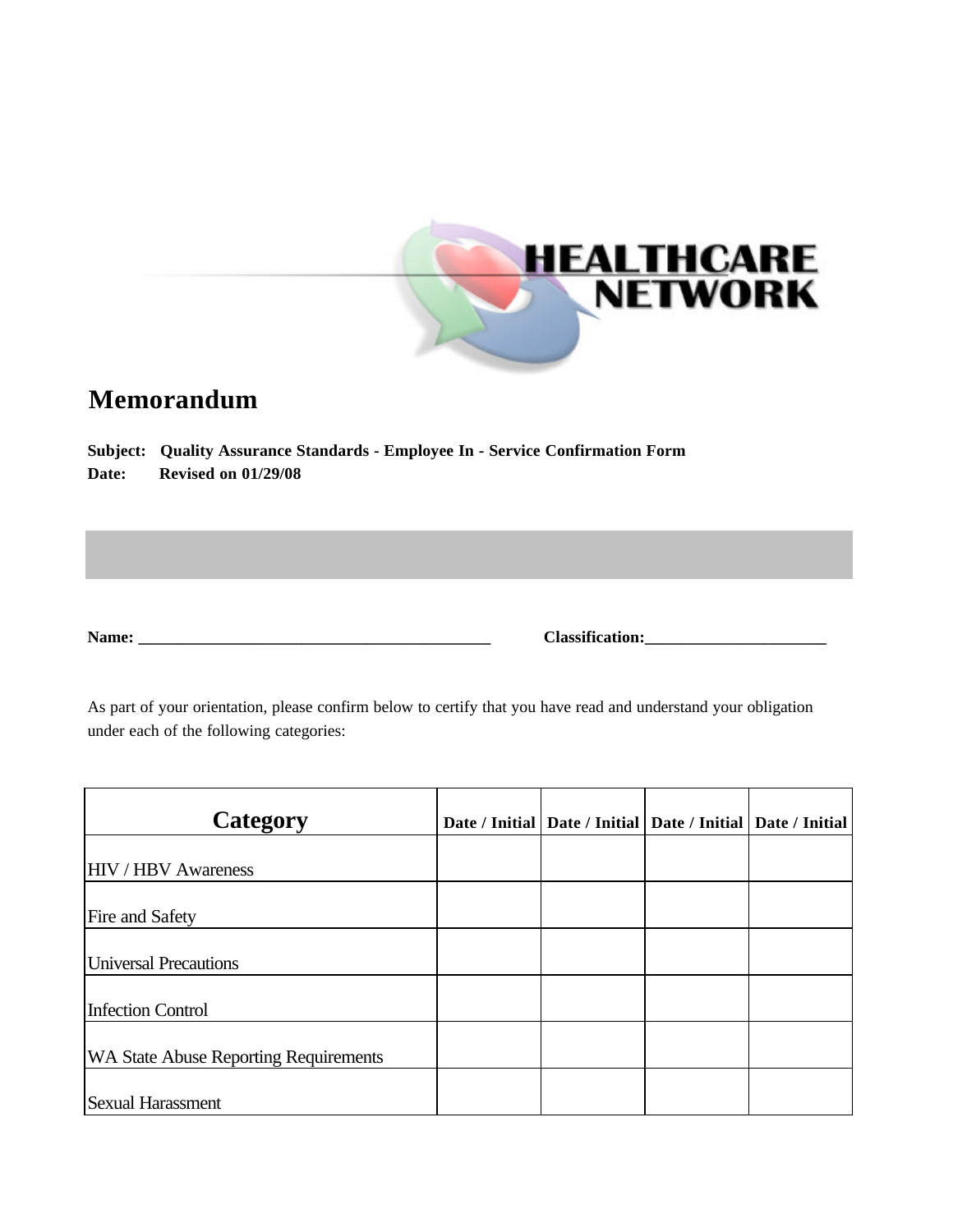| H<br><b>.</b> |  |  |
|---------------|--|--|